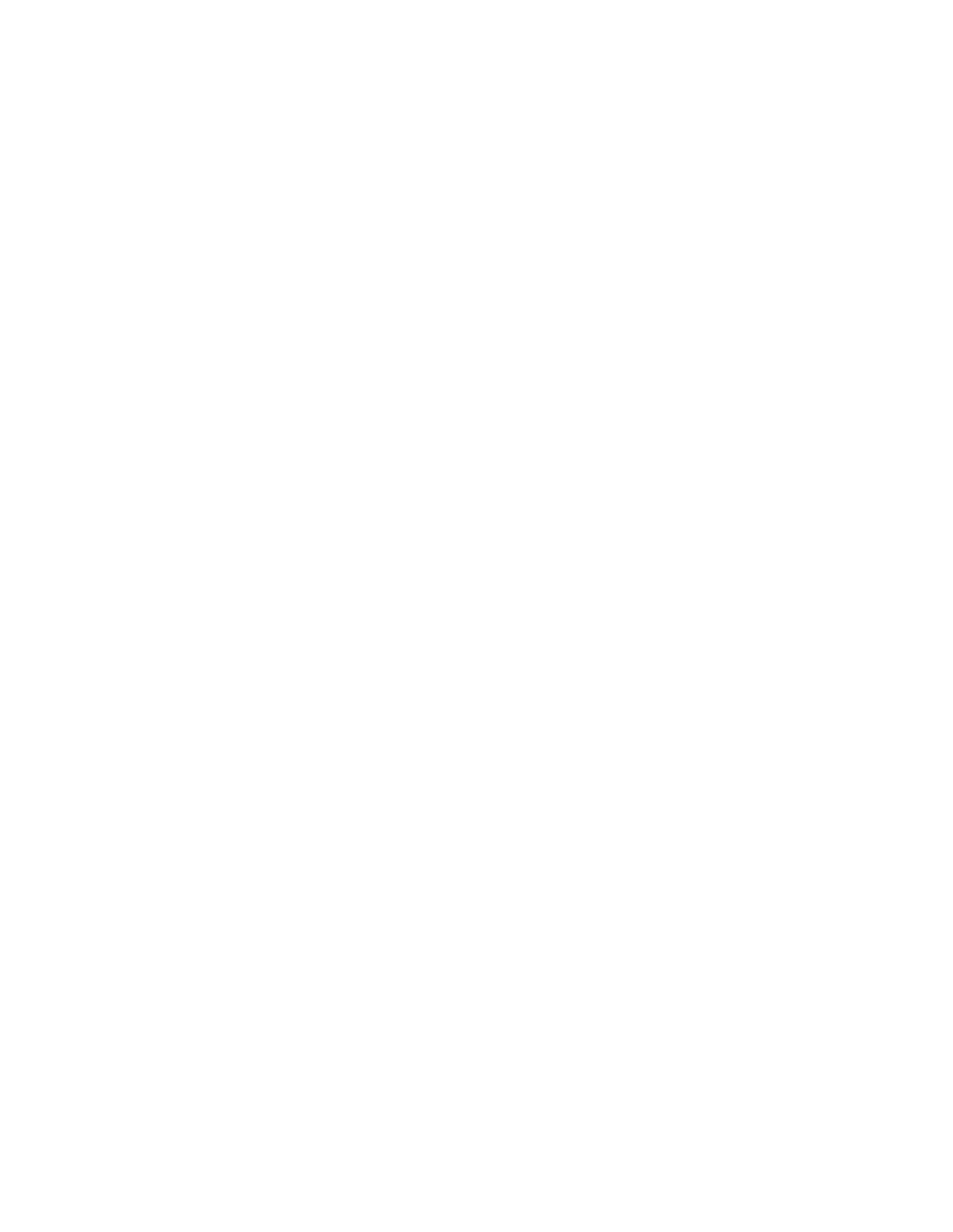# **Riding Mountain Biosphere Reserve Water Stewardship Project**

2012

A Project by: Riding Mountain Biosphere Reserve Centre for Sustainable Watersheds



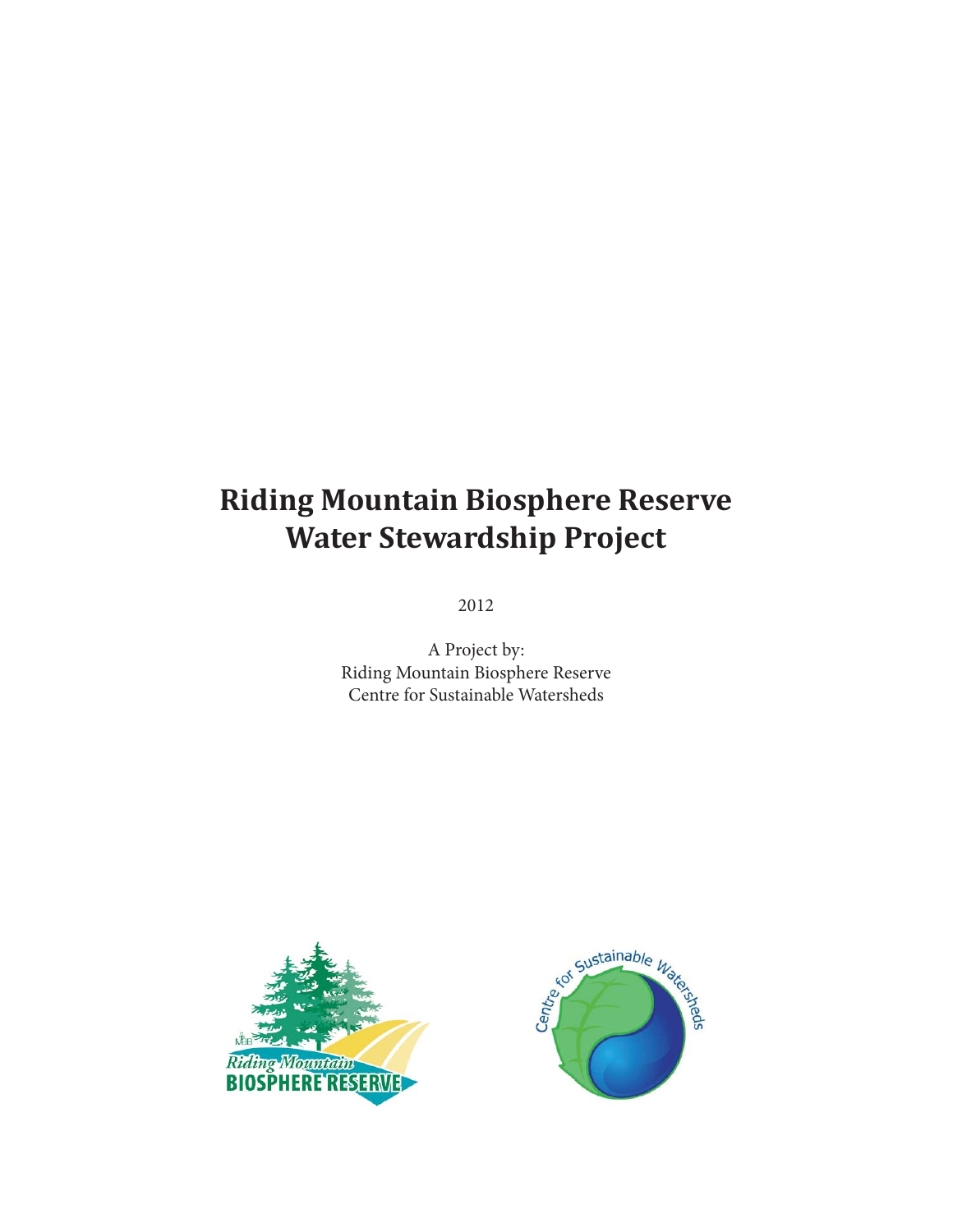# My Shoreline Action Checklist **My Shoreline Action Checklist**

|                                                                                                        | I already            | I will                  | I will              |
|--------------------------------------------------------------------------------------------------------|----------------------|-------------------------|---------------------|
| $\bm{\mathcal{S}}$                                                                                     | completed<br>or I am | in one year<br>complete | complete<br>in five |
| Plant native trees and shrubs along areas of my shoreline that lack vegetation                         | completing           |                         | years               |
| Not mow my lawn so close to the shoreline<br>$\dot{\sim}$                                              |                      |                         |                     |
| When it's safe, leave woody debris (logs, branches, etc.) for wildlife habitat<br>$\dot{\mathfrak{c}}$ |                      |                         |                     |
| Not use fertilizers, pesticides, or herbicides<br>4.                                                   |                      |                         |                     |
| Regularly pump out my septic tank (every three to five years)<br>r.                                    |                      |                         |                     |
| Avoid septic tank additives<br>$\dot{\circ}$                                                           |                      |                         |                     |
| Use phosphate-free or biodegradable soaps<br>$\ddot{\sim}$                                             |                      |                         |                     |
| Switch to alternative cleaners (e.g. baking soda or vinegar)<br>$\infty$                               |                      |                         |                     |
| Install low-flow showerheads and toilets to help conserve water<br>o,                                  |                      |                         |                     |
| shaving or brushing my teeth<br>10. Conserve water by not running the tap when                         |                      |                         |                     |
| 11. Install eavestroughs to help reduce runoff from my roof                                            |                      |                         |                     |
| 12. Direct downspout water to a rain barrel or natural catch basin (e.g. stones or rain garden)        |                      |                         |                     |
| 13. Plant native trees and shrubs in areas with thinning grass or exposed soils to mitigate erosion    |                      |                         |                     |
| 14. Limit foot traffic on sensitive slopes by choosing one access point                                |                      |                         |                     |
| 15. Replace hardenend (concrete) steps with raised wood stairs with open backs                         |                      |                         |                     |
| 16. Soften any shoreline walls by coverting them to natural slopes                                     |                      |                         |                     |
| 17. Choose an environmentally friendly dock such as a floating, cantilever, or post dock               |                      |                         |                     |
| 18. Upgrade to a cleaner direct-injected two stroke or a four-stroke boat motor                        |                      |                         |                     |
| 19. Refill portable fuel tanks on land using a funnel to minimize spills into the water                |                      |                         |                     |
| Use boat racks to store canoes and kayaks instead of placing them on the ground<br>20.                 |                      |                         |                     |
| 21. Reduce light pollution by using efficient bulbs with shielded fixtures                             |                      |                         |                     |
| 22. Keep boat clean to prevent polluting the water or spreading invasive species                       |                      |                         |                     |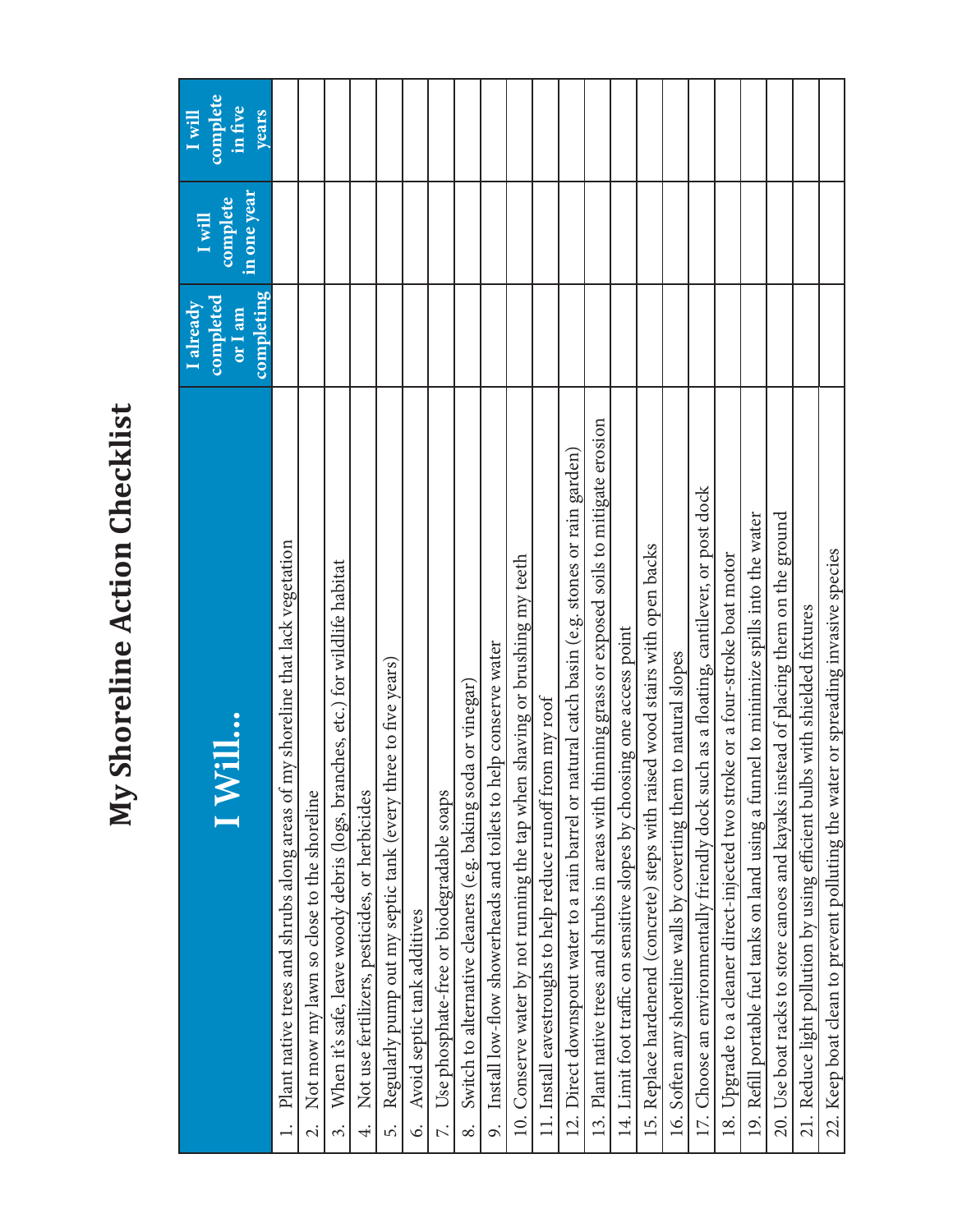Riding Mountain Biosphere Reserve Box 232 Onanole, MB R0J 1N0

# **Riding Mountain Biosphere Reserve**

Dear Riding Mountain Biosphere Reserve Member,

In partnership with the Centre for Sustainable Watersheds (CSW), the Riding Mountain Biosphere Reserve presents an engaging water stewardship education package for residents and users of lands adjacent to waterways in the Riding Mountain Biosphere Reserve.

Living by the water's edge, whether it be a lake, river, stream, or marsh, brings about more challenges and responsibilities to the landowner as their actions can directly impact the health of the waterbody. The shoreline is an extremely diverse environment that provides essential habitat for numerous plant and animal species. However, simple actions like excessive fertilizing or the removal of shoreline vegetation can destroy a shoreline and in time, the corresponding body of water.

In this guide, we have included a number of activities and steps for landowners to take in order to both preserve and enhance their shorelines. By encouraging activites like green boating, water conservation, proper septic maintenance, and habitat protection, we hope to ensure the preservation of the region's rich and diverse waterbodies.

#### Iountain aame

By providing specific, relevant information, we hope to instil a sense of ownership that will propel residents to take positive environmental action to protect this unique area for future generations.

Sincerely, Sincerely

Jali Tenta

Valerie Pankratz Executive Director Riding Mountain Biosphere Reserve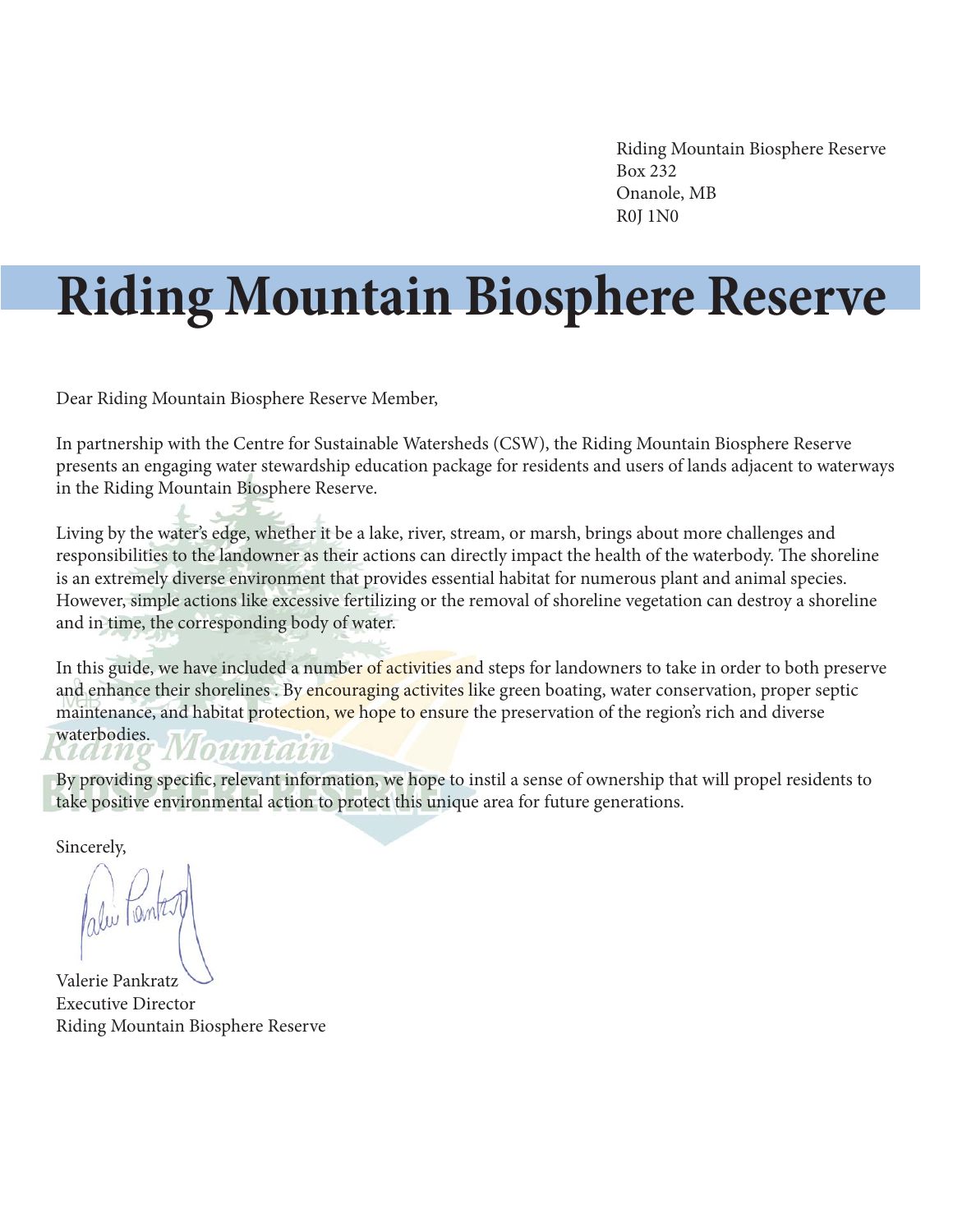# **Acknowledgements**

The Riding Mountain Biosphere Reserve would like to thank the following organizations for their expertise, assistance, and funding in helping to create this project:

- Centre for Sustainable Watersheds
- Riding Mountain National Park
- Friends of Riding Mountain National Park
- Little Saskatchewan River Conservation District
- Science Horizons
- Environment Canada

Funding for the printing of this publication was provided by the TD Friends of the Environment Foundation.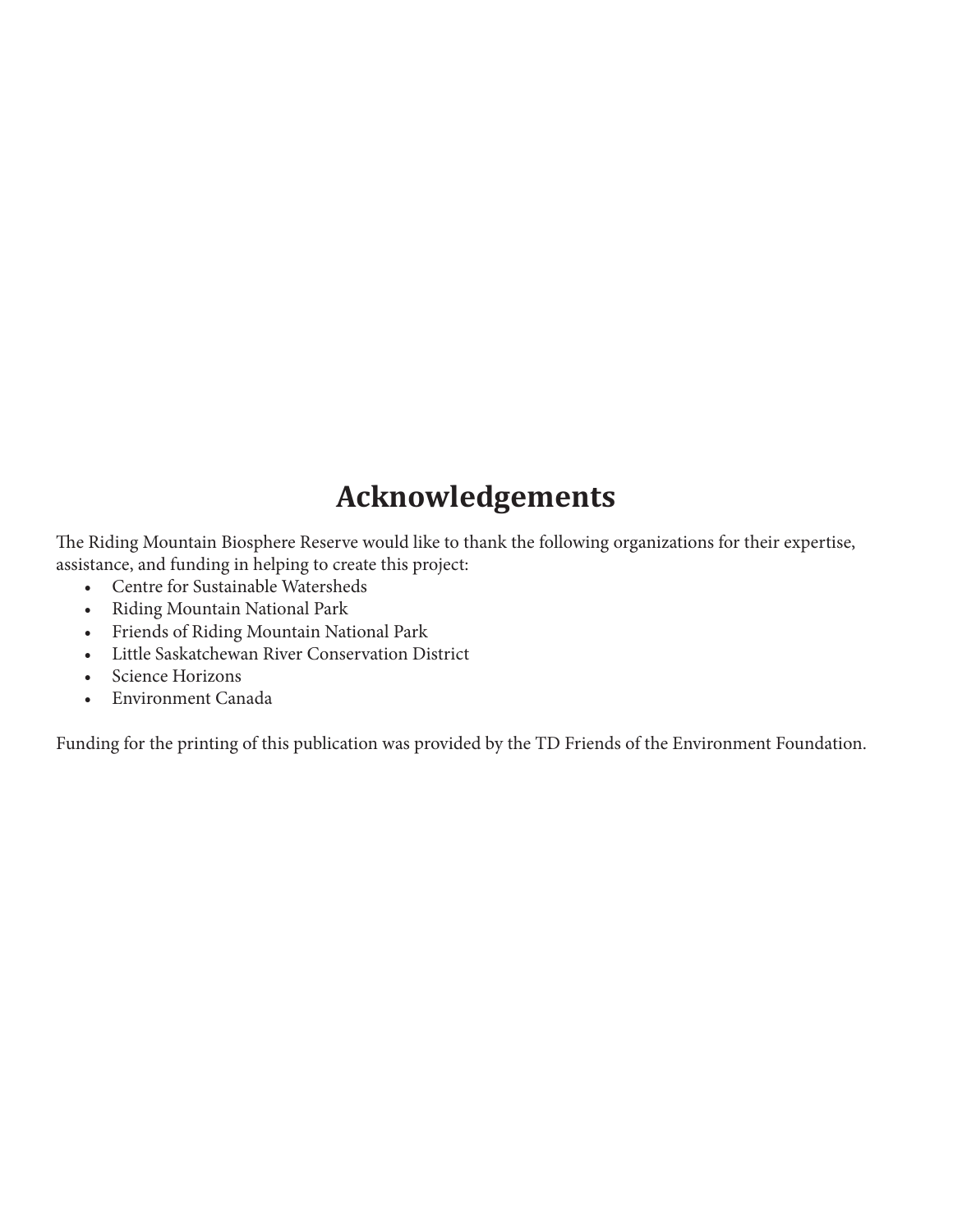# **Contents**

| Approval Process |  |
|------------------|--|
|                  |  |
|                  |  |
|                  |  |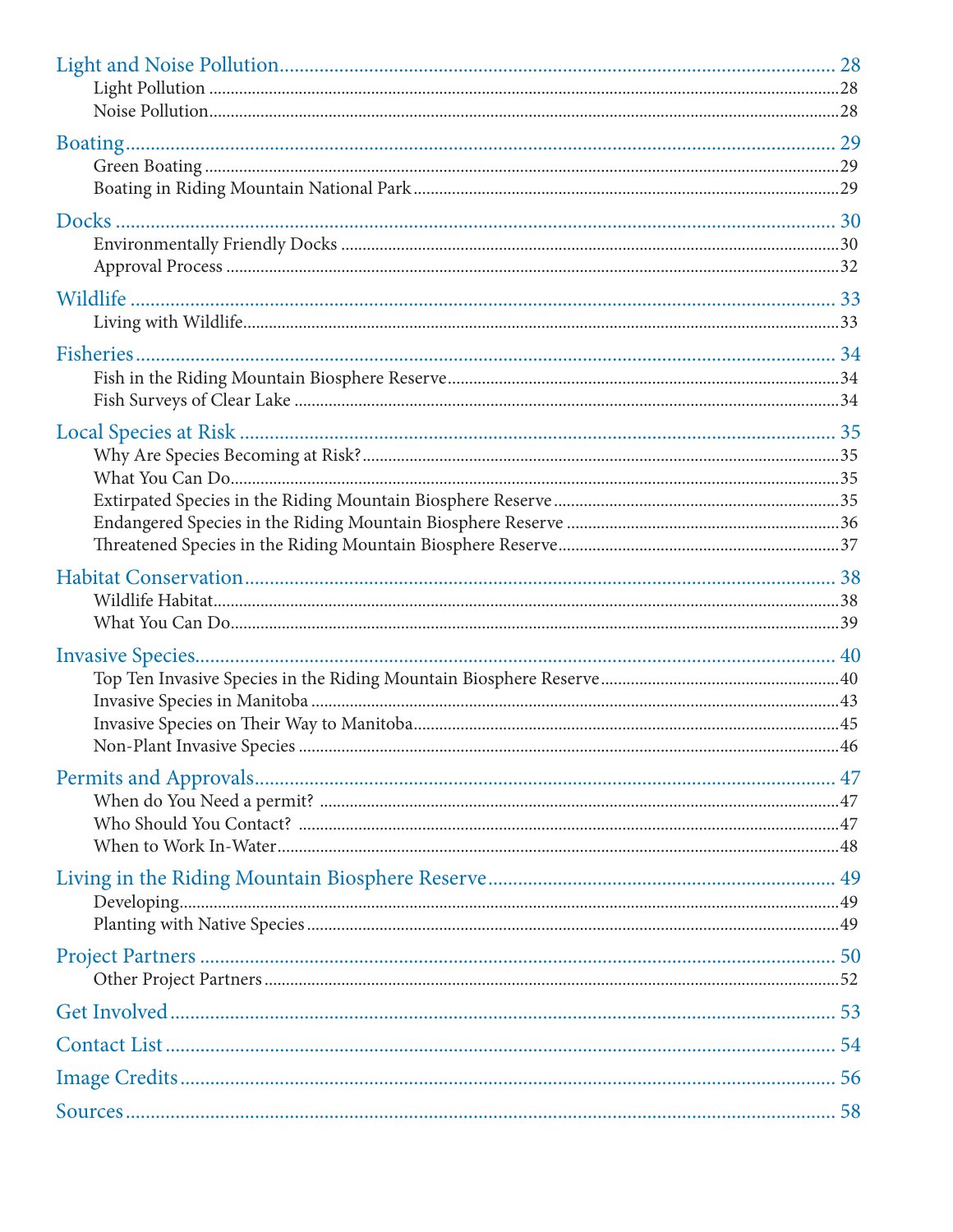# **The Riding Mountain Biosphere Reserve**

The Riding Mountain Biosphere Reserve (RMBR) is a non-profit organization that seeks to balance the conservation of natural and cultural heritage with sustainable resource development in the area surrounding Riding Mountain National Park. The RMBR includes the voluntary support of local business, community, educational, and government partners working cooperatively to support prosperous local economies while maintaining healthy ecological communities.

#### **What Does "Biosphere Reserve" Mean?**

A "biosphere reserve" is a designation of recognition from the United Nations Educational, Scientific, and Cultural Organization (UNESCO) for an area that demonstrates a

Riding Mountain **BIOSPHERE RESERVE** 

"balanced relationship between humans and the biosphere." Through collaborative efforts among people in the biosphere reserve, we promote the sustainability of local economies and communities and the conservation of their ecosystems. Biosphere reserves are intended as special areas where people demonstrate better approaches to conservation and sustainable resource use. A biosphere reserve also serves as a mechanism for regional planning and multi-sector collaboration. It offers an opportunity for the community to conceive what they want for the region and to work toward achieving it.

The Biosphere Reserve does not have any law-making or land-use changing powers. Rather, it promotes voluntary initiatives, with the main goal being to seek a balance between the conservation of natural and cultural heritage and sustainable economic development.

To learn more about the function of a biosphere reserve, please visit our website at www.rmbr.ca.



#### **Biodiversity**

Our protected core is Riding Mountain National Park, and the area of cooperation includes fifteen surrounding rural municipalities. The core area covers some  $3,000 \text{ km}^2 (1,660 \text{ mi}^2)$  of mixedwood forest (white spruce and trembling aspen, known locally as white poplar), eastern deciduous forest (ash, oak, elm, and cottonwood), and rough fescue prairie.

The surrounding area of cooperation comprises an additional 12,000 km2 (4,600 mi2 ), containing 29,000 residents, and has largely been developed for the growing of grain and forage crops and the production of livestock. In addition, the area is rich in lakes, streams, and natural habitat. Hunting, guiding, and eco-tourism contribute to the local economy.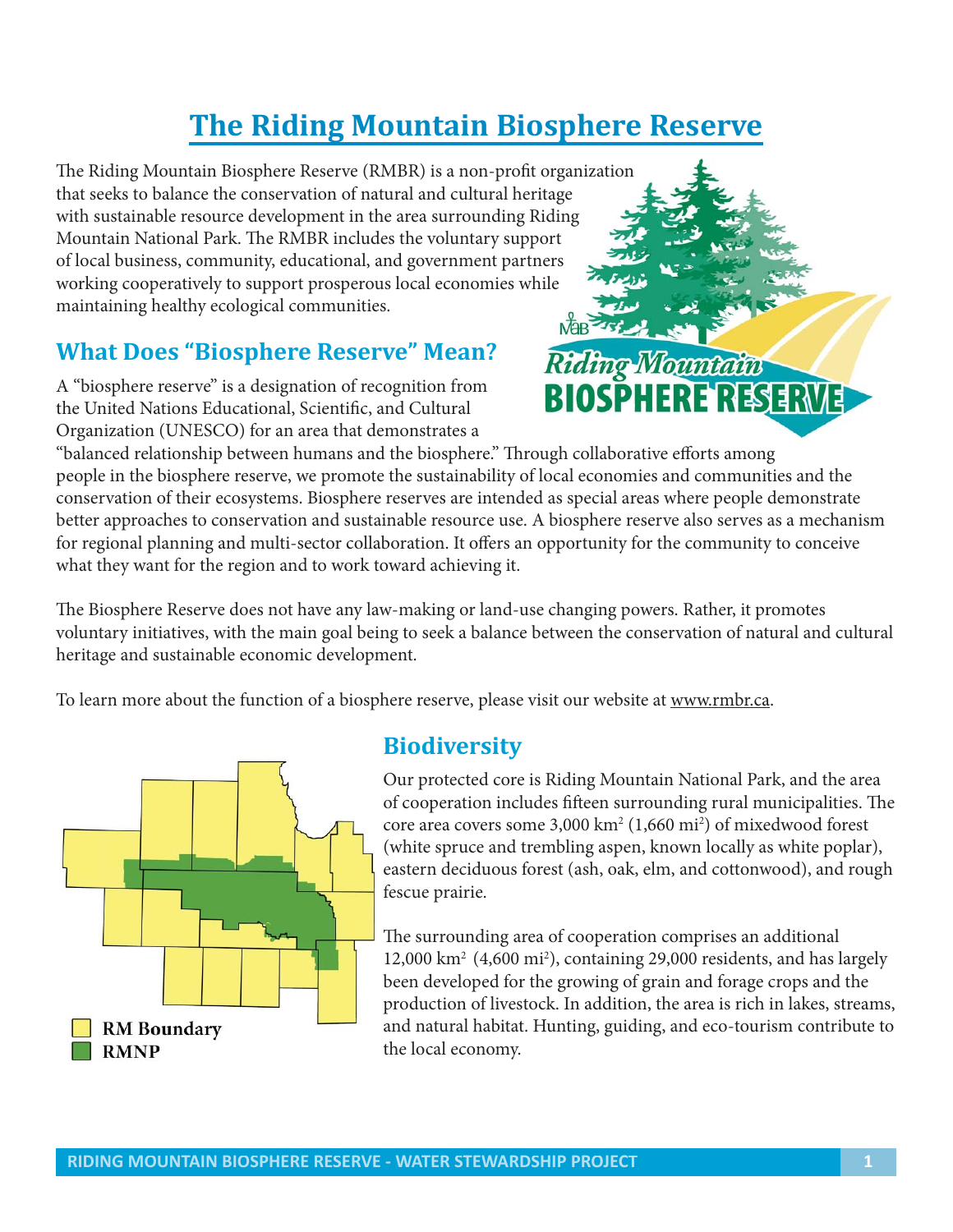#### **Research**

Biosphere reserves provide excellent opportunities for research. The core area of the Riding Mountain Biosphere Reserve, Riding Mountain National Park, preserves the diversity of local forms of life and serves as a baseline against which we can measure our use of resources. Some day we may desperately need the genes of plants or animals that have disappeared on land that is cultivated or grazed. Professionals can also study the interaction between wildlife and humans and can suggest ways to avoid conflict.

#### **People**

Biosphere reserves are not places set aside from human use and development – human activity and the health of people and communities are an essential part of the biosphere reserve program. Residents and organizations in a biosphere reserve use a variety of activities to address conservation and sustainable development in ways that are meaningful for them; they also have opportunities to share their discoveries with others.

#### **Management**

The Riding Mountain Biosphere Reserve is managed by a committee of area residents appointed by member rural municipalities. In addition to these individuals, professionals provide advice and scientific information. Biosphere reserves can teach us principles of harmonious existence, which help us develop attitudes that will permit future generations to also have a good life.

#### **Three Functions of a Biosphere Reserve**

- **1. Conservation of Biodiversity**
	- Protecting the long-term health, integrity, and diversity of flora, fauna, and the region's natural landscape
- **2. Sustainable Development**
	- Helping citizens, businesses, and government find sound approaches to land use and resource use that is sustainable for society and the environment, now and in the future
- **3. Capacity Building**
	- Helping citizens, businesses, and government make informed decisions using scientific research, monitoring, education, and training.

#### **UNESCO Designated**

The Riding Mountain Biosphere Reserve was designated in 1986, following application to UNESCO from the fifteen rural municipalities that make up the area of cooperation, the Province of Manitoba, and Riding Mountain National Park of Canada.

#### **Education**

The Riding Mountain Biosphere Reserve actively participates in and promotes programs developed to help the youngest members of our society learn about biosphere reserves' conservation of biodiversity and sustainable development.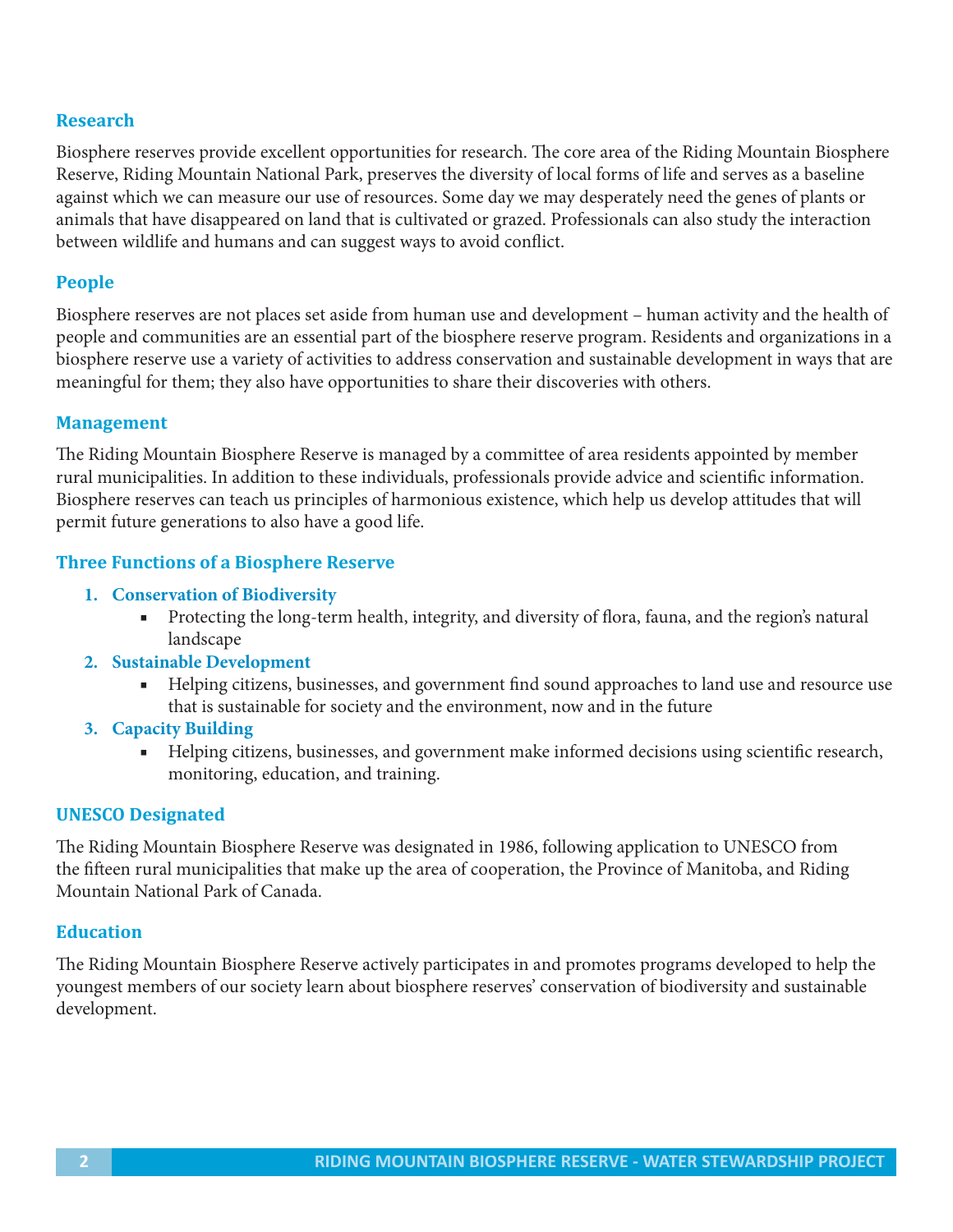#### **The Biosphere Reserves of Canada**

- **t Bras d'Or Lake, 2011** Unique estuarine ecosystem
- **t Charlevoix, 1988** Boreal needleleaf forests and woodlands
- **t Clayoquot Sound, 2000** Temperate rainforests, including marine/coastal component
- **t Fundy, 2007** Acadian Forest, estuarine systems, and non-forest ecosystems
- **t Georgian Bay Littoral, 2004** Freshwater coastline and islands
- **t Lac Saint-Pierre, 2000** Estuarine systems and freshwater wetlands
- **t Long Point, 1986** Temperate and sub-polar broadleaf forests and woodlands including lake system
- **t Mont Saint-Hilaire, 1978** Temperate broadleaf forests and woodlands
- **Mount Arrowsmith, 2000** Temperate rainforest, including marine components
- **t Niagara Escarpment, 1990** Temperate broadleaf forests and woodlands
- **t Redberry Lake, 2000**  Temperate grassland and saline lake
- **t Riding Mountain, 1986** Temperate grasslands, boreal needleleaf forests, and woodlands
- **Southwest Nova, 2001** Boreal needleleaf forests and woodlands
- **t Thousand Islands Frontenac Arch, 2002** Temperate and sub-polar broadleaf forests, woodlands, and boreal needleleaf forests
- Waterton, 1979 Mixed mountain and highland systems, lakes, and freshwater wetlands
- **Manicouagan-Uapishka, 2007** Natural province of the Central Laurentians

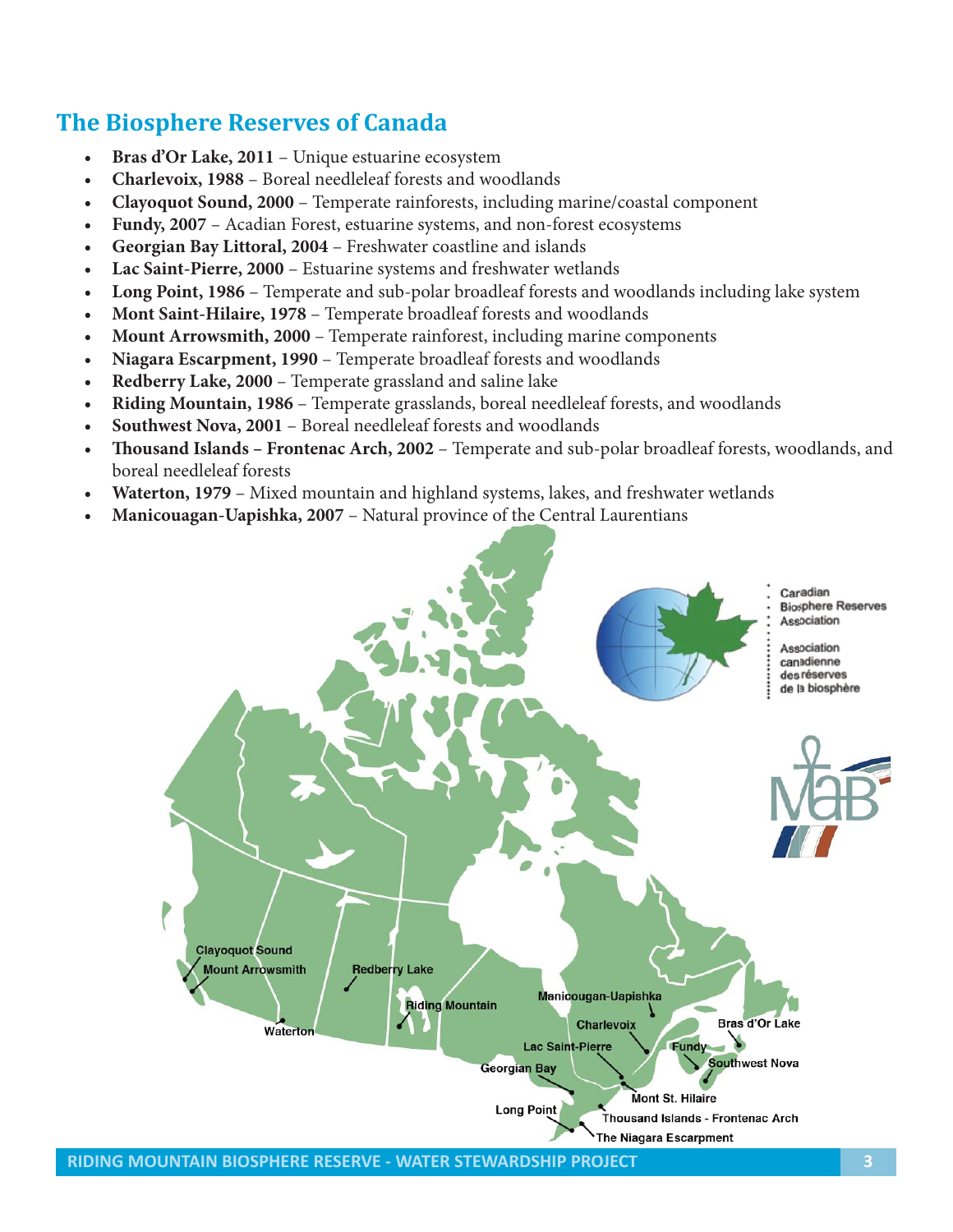#### **Projects in the Riding Mountain Biosphere Reserve**

#### **Native Species Garden**

In the Summer of 2011, the Riding Mountain Biosphere Reserve began work on three new Native Species Gardens at the Erickson office. In total, three gardens were dug and planted but more are planned for the near future. These gardens are intended to highlight the area's native species and to encourage others to plant similar species. One of the many advantages of planting native plant species is that they provide excellent shelter and food to native animal species. Each garden has a theme related to the characteristics of its species.

The Butterfly Garden is a collection of native species that butterflies find delicious. A wide variety of wildflowers were included to ensure that this garden would remain colourful throughout the summer! The species planted here include Giant Hyssop, Prairie Sage, Dwarf Milkweed, and Prairie Crocus.

The Bird Garden includes native plants that birds flock to due to plentiful amounts of insects and natural cover in both summer and winter. These species are highly adaptable to a variety of weather conditions and include species like Big Bluestem,

Gaillardia, Wild Bergamont, and Tall Coneflower.

The final garden is the Deer Resistant Garden. As its name suggests, the species planted here naturally discourage deer from defoliating the garden. Though, these species are unpalatable for the deer, this certainly doesn't detract from their beauty! Species planted here include Showy Goldenrod, Harebell, Smooth Aster, and Dotted Blazingstar.

Deer Resistant Garden 90 Plants



If you are interested in learning more about the gardens and native species in the area, please visit our website at www.rmbr.ca/projects/native-species-garden. Check out the Riding Mountain Biosphere Reserve Native Species Garden located at the RMBR Erickson office located at 61 2<sup>nd</sup> Street NE.

#### **Parkland Habitat Partnership: Invasive Species Network**

In partnership with the Parkland Habitat Partnership, the Riding Mountain Biosphere Reserve is examining the presence of invasive species in the area. As part of its commitment to ensuring that the Biosphere Reserve's waterbodies and waterways remain healthy in the future, this project will be studying invasive species on the land as well as those in the water.

For more information, visit our website at www.rmbr.ca/projects/rmbr-invasive-species-network.